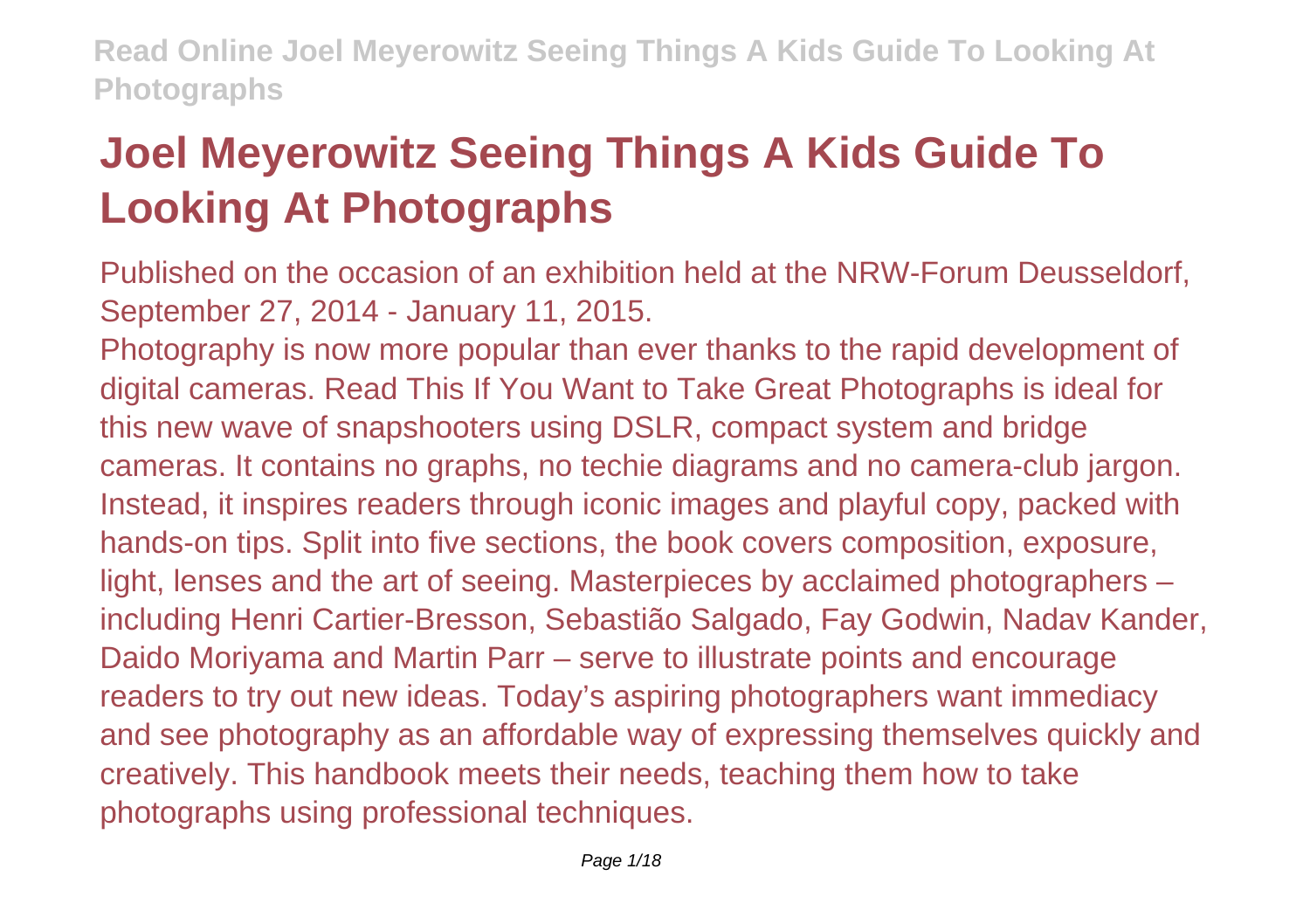Many of Helen Levitt's classic pictures of New York City are world-famous, but there are many more unknown Levitts, the bulk of which are the subject of this book. Here and There brings together 105 rarely-seen pictures chosen by the photographer herself. More than ninety of these photographs have never been published before. During seven decades of picture making, Levitt occasionally photographed outside of New York (including an extended stay in Mexico City), but her chosen subject has always been the people and streets of her hometown. Adam Gopnik in The New Yorker noted that Levitt's photographs "have the quality of frozen street-corner conversations: she went out, saw something wonderful, came home to tell you all about it, and then, frustrated, said, 'You had to be there,' and you realize, looking at the picture, that you were." For Here and There Adam Gopnik reflected anew on Levitt's work, eliciting fascinating parallels with Parisian street photography, the abstract painting for which New York city is famous, the writers and artists of the generation of the 1940s (including Levitt's friends James Agee and Walker Evans, both pictured in this book), and, most importantly, with the daily lives of ordinary New Yorkers as lived in the shadows of its skyline: "When people, a century or two hence, want to know what it felt like to live here and there in that valley, they will turn to Helen Levitt's photographs to find out."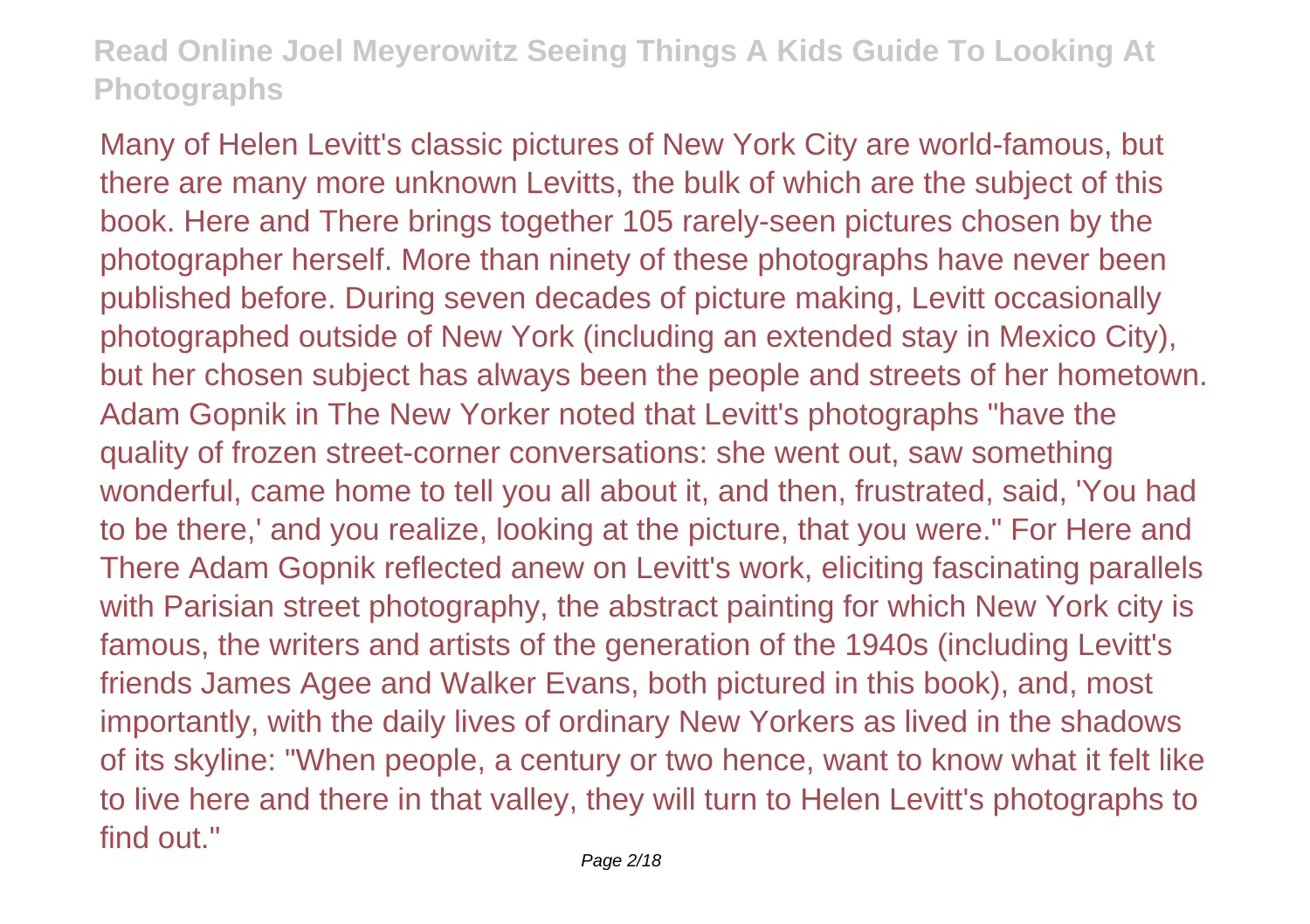Photographs taken during the film production, capture all the elegant and rich movement of George Balanchine's ballet.

Please note that all blank pages in the book were chosen as part of the design by the publisher. A good street photographer must be possessed of many talents: an eye for detail, light, and composition; impeccable timing; a populist or humanitarian outlook; and a tireless ability to constantly shoot, shoot, shoot, shoot and never miss a moment. It is hard enough to find these qualities in trained photographers with the benefit of schooling and mentors and a community of fellow artists and aficionados supporting and rewarding their efforts. It is incredibly rare to find it in someone with no formal training and no network of peers. Yet Vivian Maier is all of these things, a professional nanny, who from the 1950s until the 1990s took over 100,000 photographs worldwide—from France to New York City to Chicago and dozens of other countries—and yet showed the results to no one. The photos are amazing both for the breadth of the work and for the high quality of the humorous, moving, beautiful, and raw images of all facets of city life in America's post-war golden age. It wasn't until local historian John Maloof purchased a box of Maier's negatives from a Chicago auction house and began collecting and championing her marvelous work just a few years ago that any of it saw the light of day. Page 3/18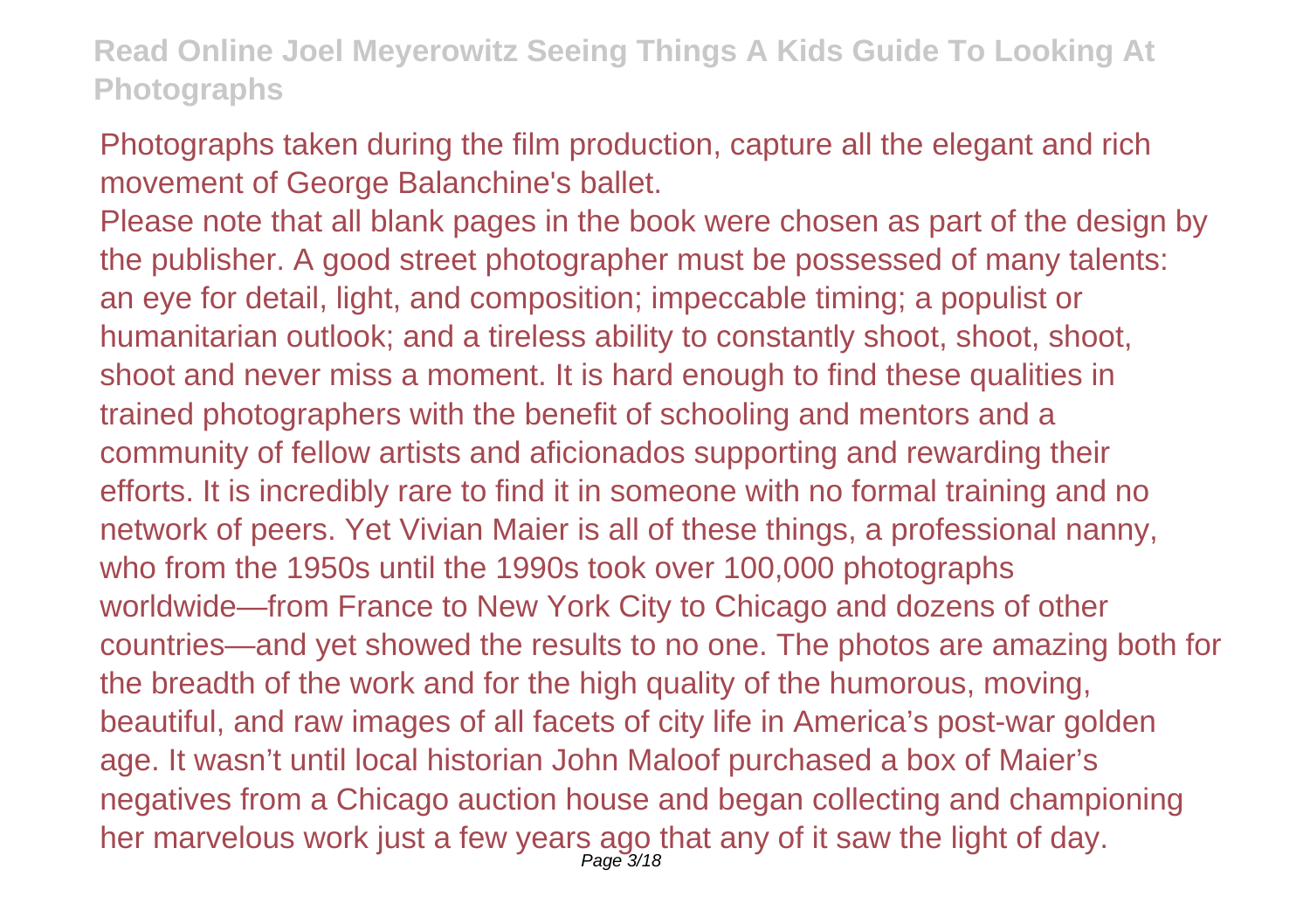Presented here for the first time in print, Vivian Maier: Street Photographer collects the best of her incredible, unseen body of work. Cape Light, Joel Meyerowitz's series of serene and contemplative color photographs taken on Cape Cod, Massachusetts, quickly became one of the most influential and popular photobooks in the latter part of the 20th century after its publication in 1978, breaking new ground both for color photography and for the medium's acceptance in the art world. Now, more than 35 years later, Joel Meyerowitz: Cape Light is back. This edition features all the now-iconic images, newly remastered and luxuriously printed in a larger format. In Cape Light, everyday scenes--an approaching storm, a local grocery store at dusk, the view through a bedroom window--are transformed by the stunning natural light of Cape Cod and the luminous vision of the photographer. Though Meyerowitz had begun shooting in color on the streets of New York a decade earlier, it was this collection of photographs that brought his sensitive color photography to wider notice. Meyerowitz is a contemporary master of color photography, and this powerful, captivating photobook is a classic of the genre. Describes the basic parts of a camera and how to take photographs. Over the last seven years, Melissa O'Shaughnessy has photographed daily on the streets of New York. As one of a growing number of women street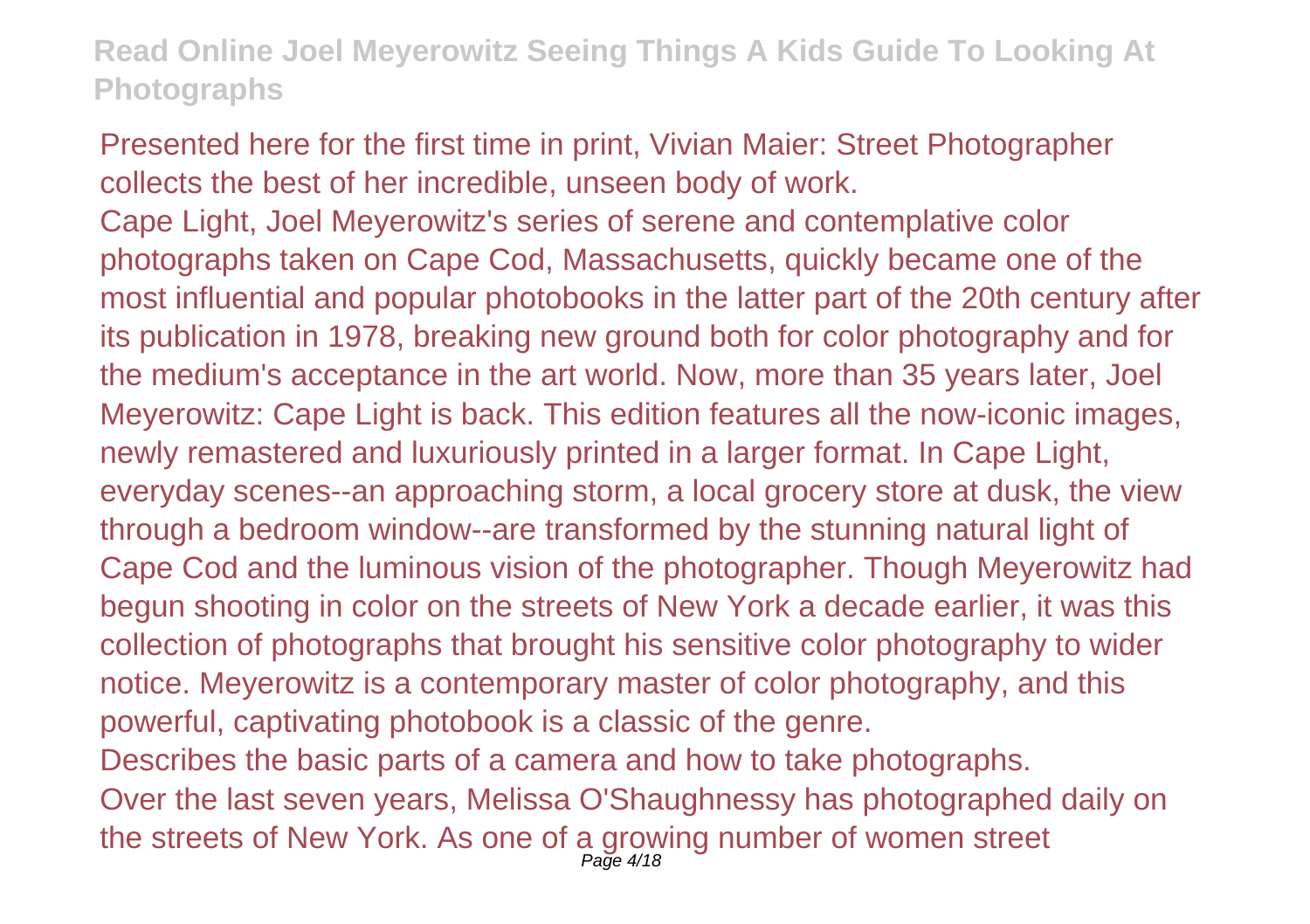photographers contributing to this dynamic genre, O'Shaughnessy enters the territory with clarity and a distinctly humanist eye, offering a refreshing addition to the tradition of street photography. Through her curious and quirky vision, we witness the play of human activity on the glittering sidewalks of the city. Woven into her cast of characters are the lonely, the soulful, and the proud. She has fallen for them all--perfect strangers.

A remarkable document of 1960s Spain by the award-winning photographer Joel Meyerowitz. The colour-photography pioneer Joel Meyerowitz travelled across Spain in 1966 and 1967 taking hundreds of pictures that comprise a remarkable document of 1960s Spain. The time he spent in Spain marked a creative turning point in the photographer's career, and at this time he was taking photographs both in colour and black and white. From 1972 onwards, he would only photograph in colour. The book brings together some 100 images of this initiatory trip, which are divided into four chapters - State, Street, From the car and Flamenco - , and includes texts by Francesco Zanot and Miguel Lopez-Remiro,as well as an interview between Joel Meyerowitz and Nuria Enguita, the director of Bombas Gens (Valencia), where the photographs will be on show from March 2018 until January 2019. AUTHOR: Joel Meyerowitz (New York, 1938) is an award-winning photographer whose work has appeared in over 350 exhibitions Page 5/18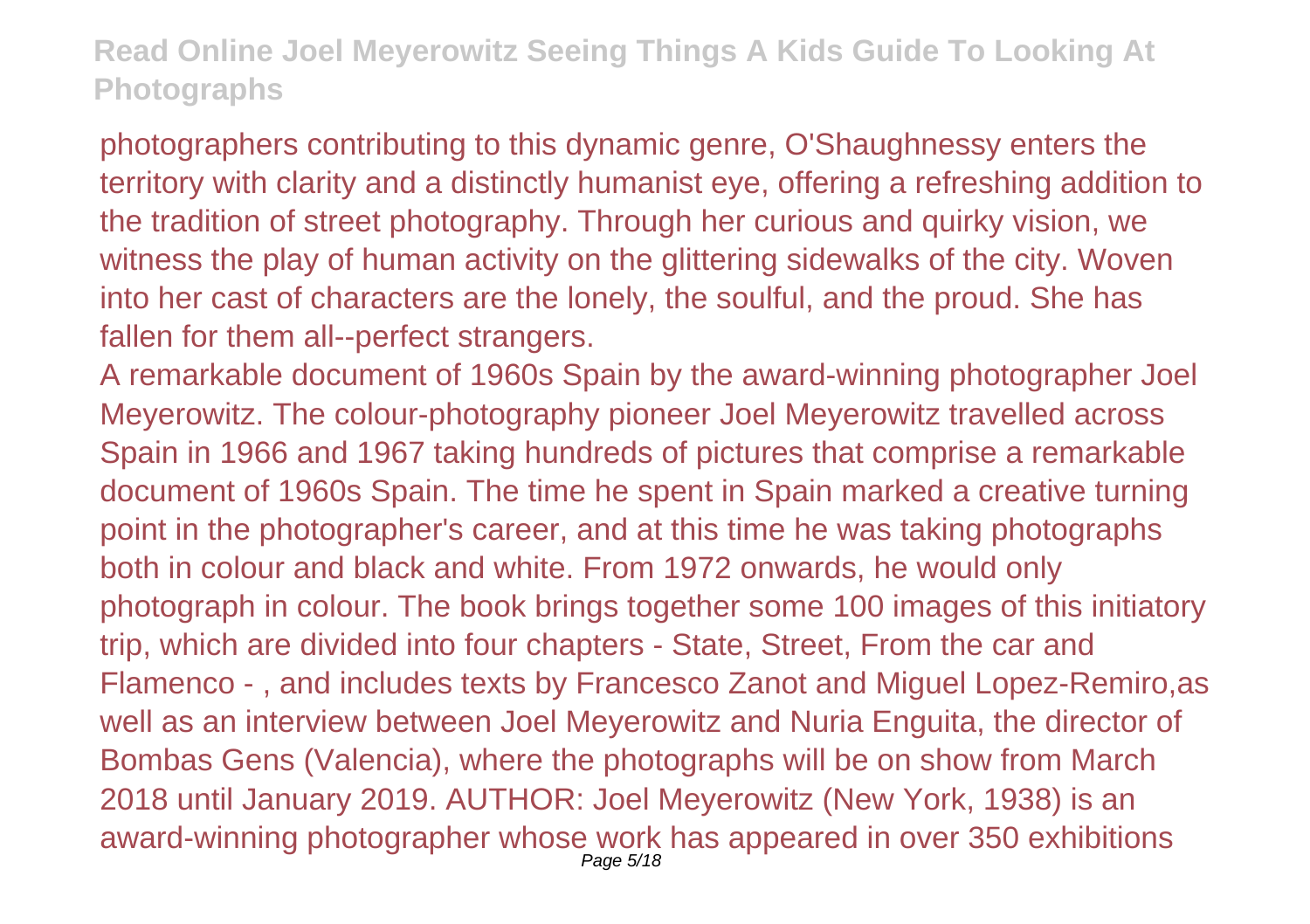worldwide. As an early advocate of colour photography, Meyerowitz was key in changing the attitude toward the use of colour in the medium. His first book, Cape Light, is considered a classic work of colour photography and has sold more than 150,000 copies. He has published 20 other books, including Legacy: The Preservation of Wilderness in New York City Parks and his retrospective book, Taking My Time. 98 images

Major retrospective of one the foremost exponents of American street photography

Written for parents and teachers, I Wanna Take Me a Picture is an accessible and practical guide to getting children involved in photography. Through a series of lessons-from self-portraiture to representing their dreams-it teaches everything a beginner needs to know: how to compose a picture, set up a darkroom, and develop film.

Made for young readers, five to eight years old, this book features portraits that celebrate the diverse beauty of human skin. By depicting people from all over the world against a background that matches their skin tone, Angélica Dass challenges the racially charged colors we use to describe race. What does it mean to be seen as "white," "black," "yellow," "red," or "brown"? The pictures show how people and humanity are much richer and more complex than these Page 6/18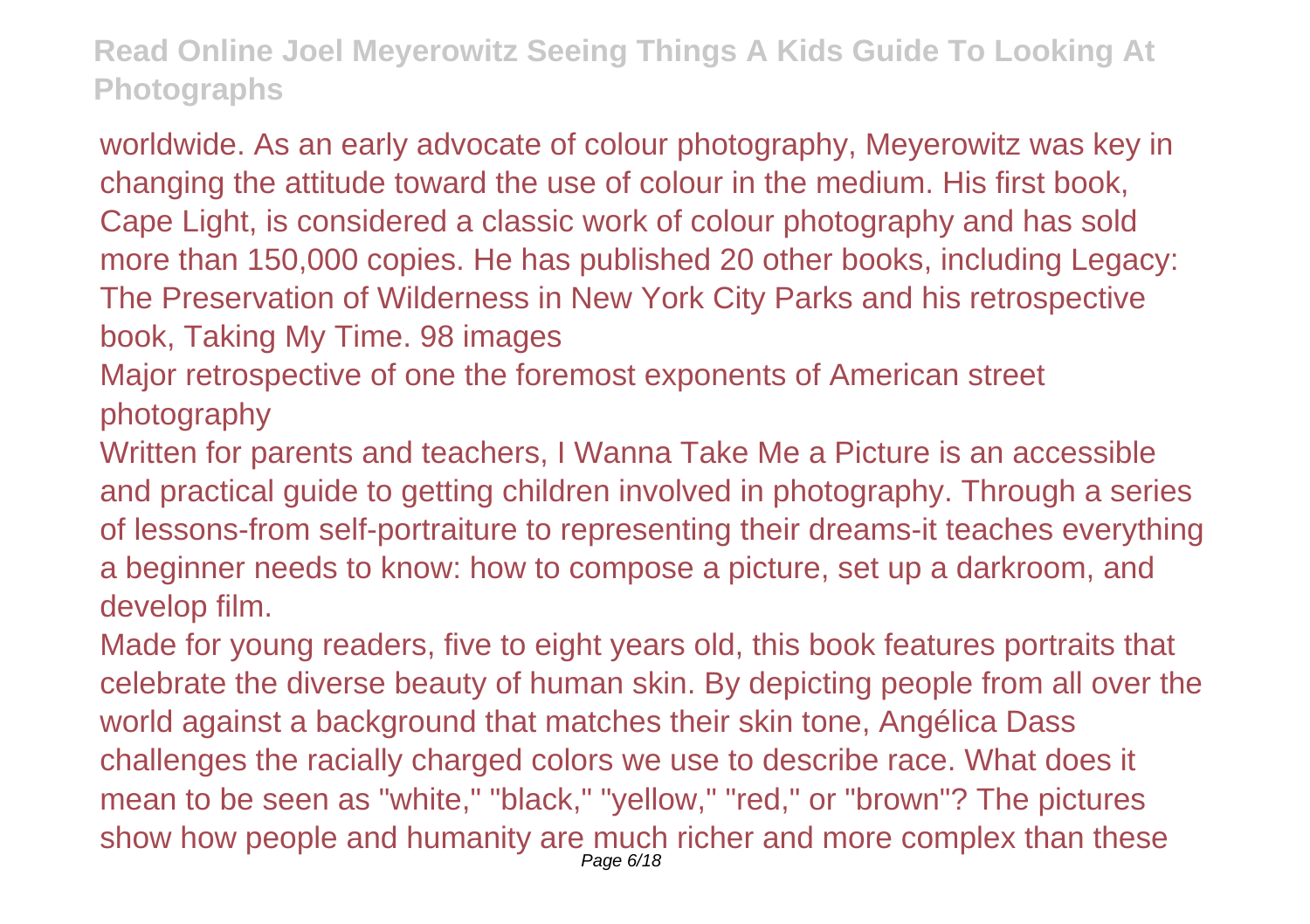categories, rendering the labels we use absurd. This book also reveals how every conceivable skin color in the world can be recreated from a mix of only three colors, which we all share. Through Dass's words and pictures, the book celebrates diversity as humankind's most powerful resource and inspires readers to rethink how we see each other.

"Jay puts his amazing insights and learning from a lifetime behind the lens into a book that communicates the three most important aspects of street photography ... This isn't a book about f-stops or ISOs. It's about seeing. It's about being surrounded by the ordinary and learning to find the extraordinary. It's about training your mind, and your eyes, to see and capture the world in a way that delights, engages, and captivates your viewers ... your key to opening another level of understanding, appreciation, wonder and creativity as you learn to express yourself, and your view of the world, through your camera"--Publisher's description.

The author explains his path to photography, including key career moments and his philosophy of the art, complemented by the portrait, scenic, and artistic photographs that have made him famous.

'To put it simply, this book is fun. It's also funny, deep, at times disturbing, at other times profoundly hopeful. But every image gets remade in ways that hold a Page 7/18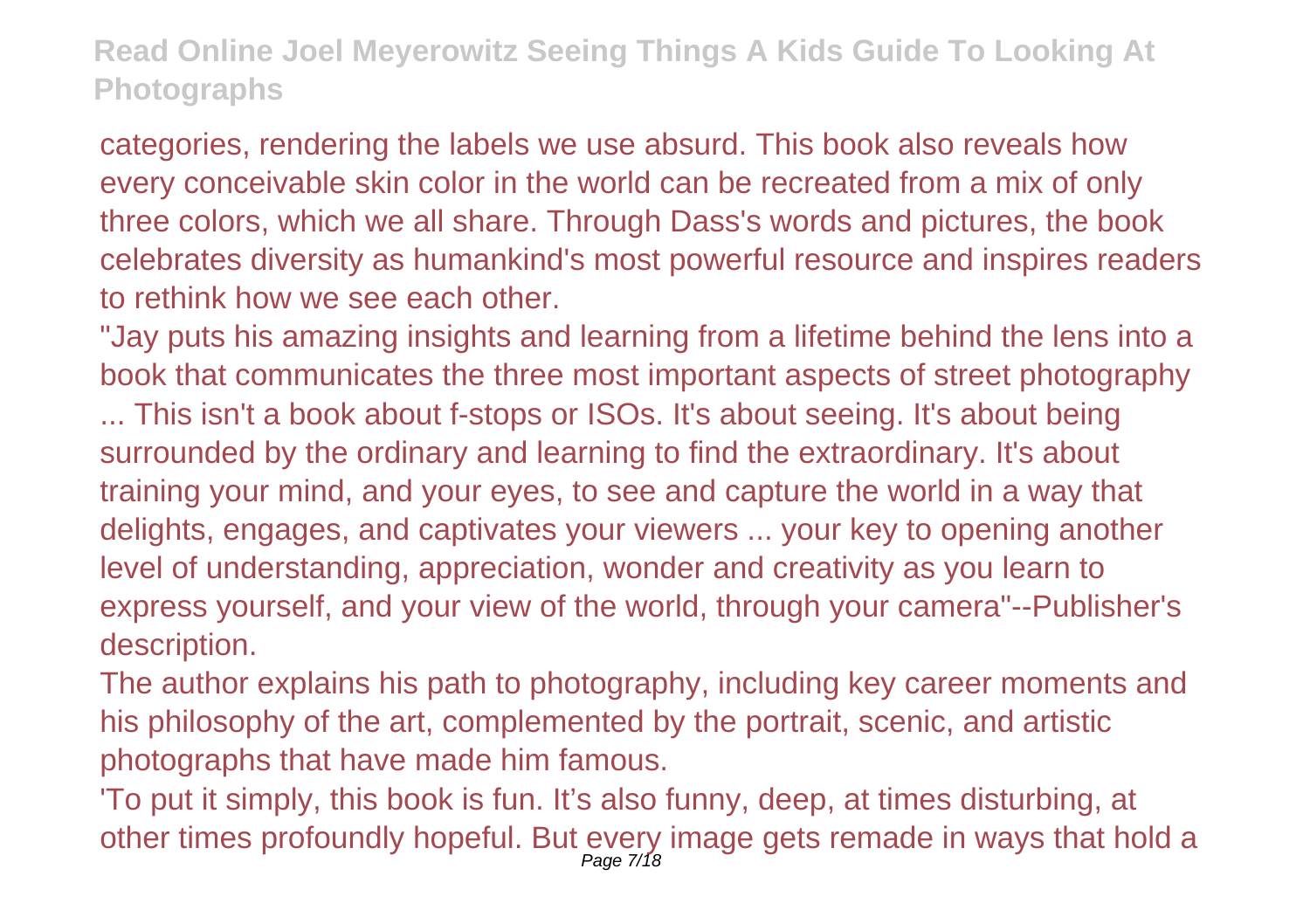bit of genius' Lens Culture 'Funny, tragic and often bizarre, Stephen Leslie's photos in his book Sparks are an unique ode to street photography' Guardian A family is brought close to ruin by a pet python; an Icelandic advertising agency has a problem with a campaign involving a dead seagull; a chiropodist desperately wants to stop examining people's feet and dreams of becoming a pirate... Stephen Leslie has always tried to capture images that hint at wider, hidden narratives – suggestive moments rather than decisive ones – and Sparks is a book that imagines the weird and wonderful stories behind his original street photographs. It is a love-letter to photography, pairing eighty beautiful colour images – shot on film – with these stories, as well as the author's recollections of twenty years spent looking through the lens.

'Street Photography Now' celebrates the work of 46 image-makers from across the globe. Included are such luminaries as Magnum grandmasters Gilden, Parr and Webb, as well as an international posse of emerging photographers. Four essays and quotes from interviews with the photographers are included-- Seeing Things?A Kid's Guide to Looking at Photographs

Features new duotone reproductions of one hundred landmark photographs from the collection of The Museum of Modern Art that chronicle the historical evolution of the photographic arts in works by Adams, Weston, Stieglitz, Steichen, and other notable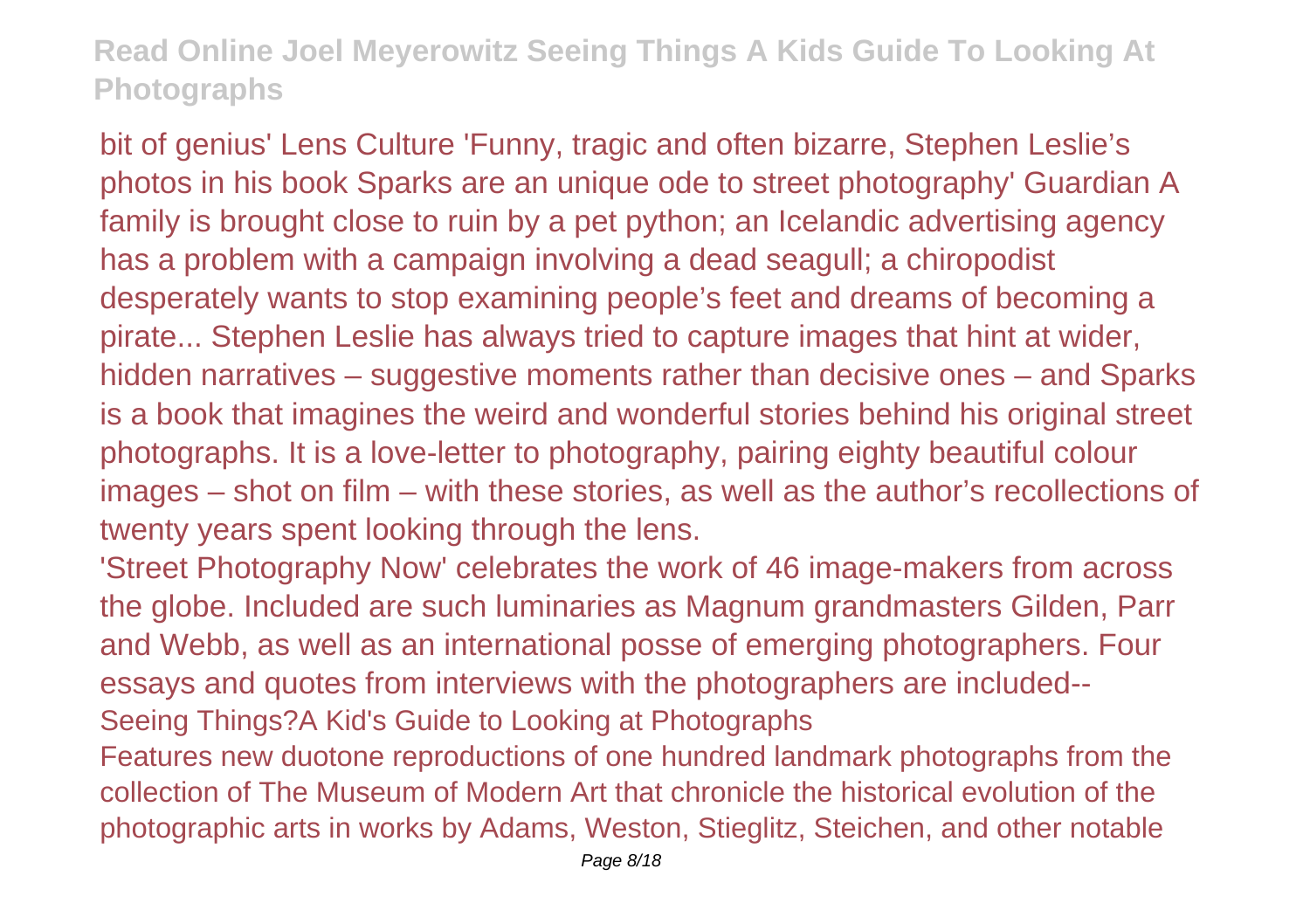#### photographers. Reprint. 10,000 first printing.

"Featuring fun and inspiring photo activities for everyone. A playful book with step-bystep illustrated instructions for each activity. Provides the tools, tips, and motivation to kick-start creativity. "Go Photo!" features 23 hands-on, creative photography activities, indoors or outdoors, from a half-hour to a whole day, and whether alone or with friends, family, or an unsuspecting pet, these are photo activities for all occasions. Some don't even require a camera! Each project includes a series of pictures and handy tips to help guide you step-by-step, building visual language and encouraging creativity as you go. Accessible, fun, and practical, the activities in this book have been brought together to engage kids in the fun and wonderful world of photography."--Page 4 of cover. A new, up-to-date retrospective on photography legend Lee Friedlander One of the masters of contemporary photography, Lee Friedlander has dedicated his career to the documentation of everyday life in the United States. His images are characterized by a composition that utilizes the urban geometry of storefronts and street signs--and later car windows and telephone poles--as a framing technique. This catalog, published in conjunction with a retrospective organized by the Fundación MAPFRE in Madrid, surveys the wide scope of Friedlander's career from the 1960s to today. High-quality reproductions of all of the exhibited works are supplemented by text written by curator Carlos Gollonet and photographer Nicholas Nixon. The volume serves as a comprehensive guide to Friedlander's body of work, with personal insight provided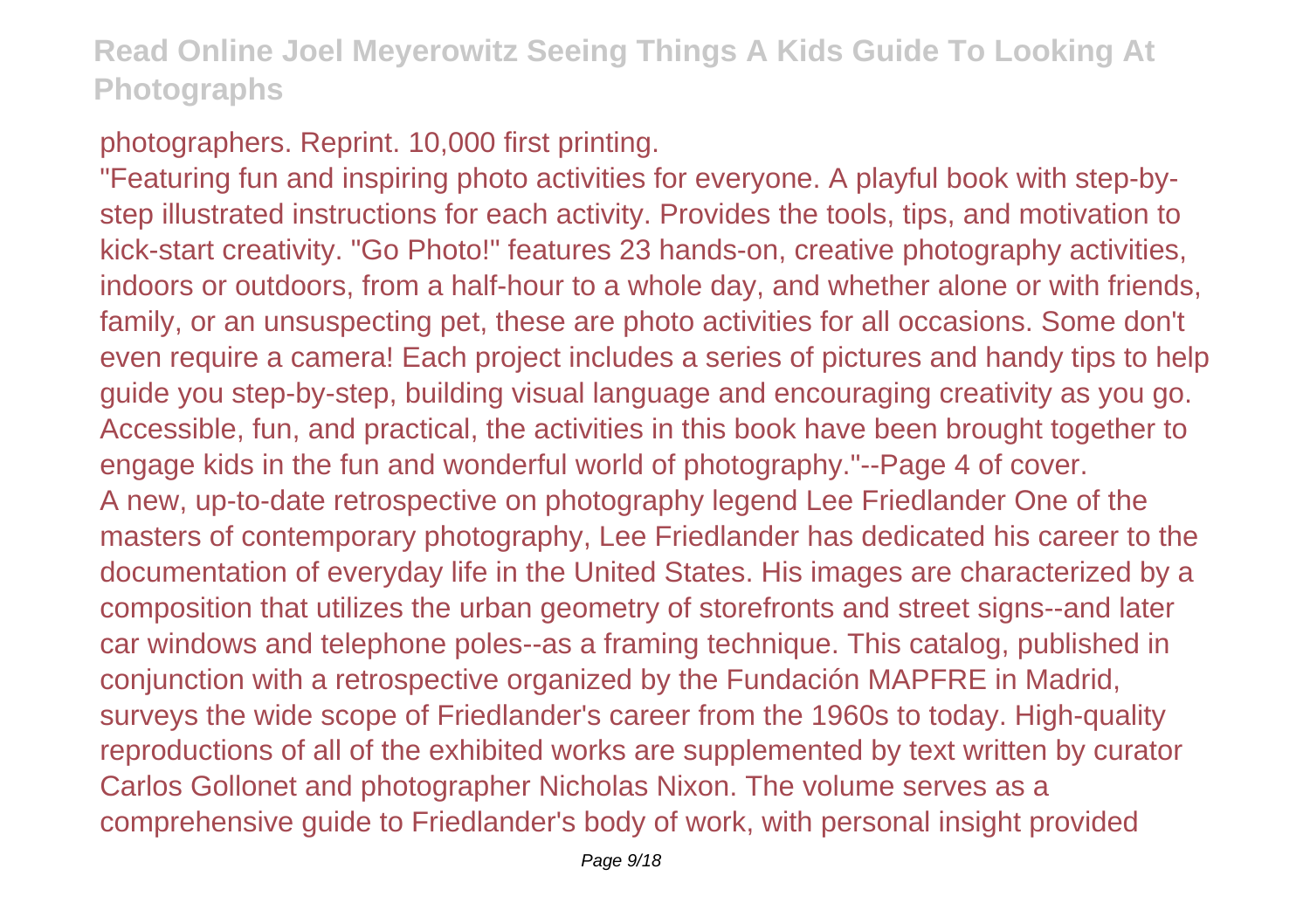through an interview between Maria Friedlander and gallery director Jeffrey Fraenkel, as well as a chronology of the artist's life by his grandson Giancarlo T. Roma. Lee Friedlanderwas born in Aberdeen, Washington, in 1934, and studied photography at the Art Center College of Design in Pasadena, California. In 1956 he moved to New York City, which quickly became both the setting and subject of the majority of his work. Friedlander was represented alongside Diane Arbus and Garry Winogrand in the 1967 New Documentsexhibition at the Museum of Modern Art, now understood as a landmark event in American documentary photography. Friedlander still lives and works in New York, and is represented by the Fraenkel Gallery.

Where I Find Myself is the first major single book retrospective of one of America's leading photographers. It is organized in inverse chronological order and spans the photographer's whole career to date: from Joel Meyerowitz's most recent picture all the way back to the first photograph he ever took. The book covers all of Joel Meyerowitz's great projects: his work inspired by the artist Morandi, his work on trees, his exclusive coverage of Ground Zero, his trips in the footsteps of Robert Frank across the US, his experiments comparing color and black and white pictures, and of course his iconic street photography work. Joel Meyerovitz is incredibly eloquent and candid about how photography works or doesn't, and this should be an inspiration to anyone interested in photography.

The Uses of Photography examines a network of artists who were active in Southern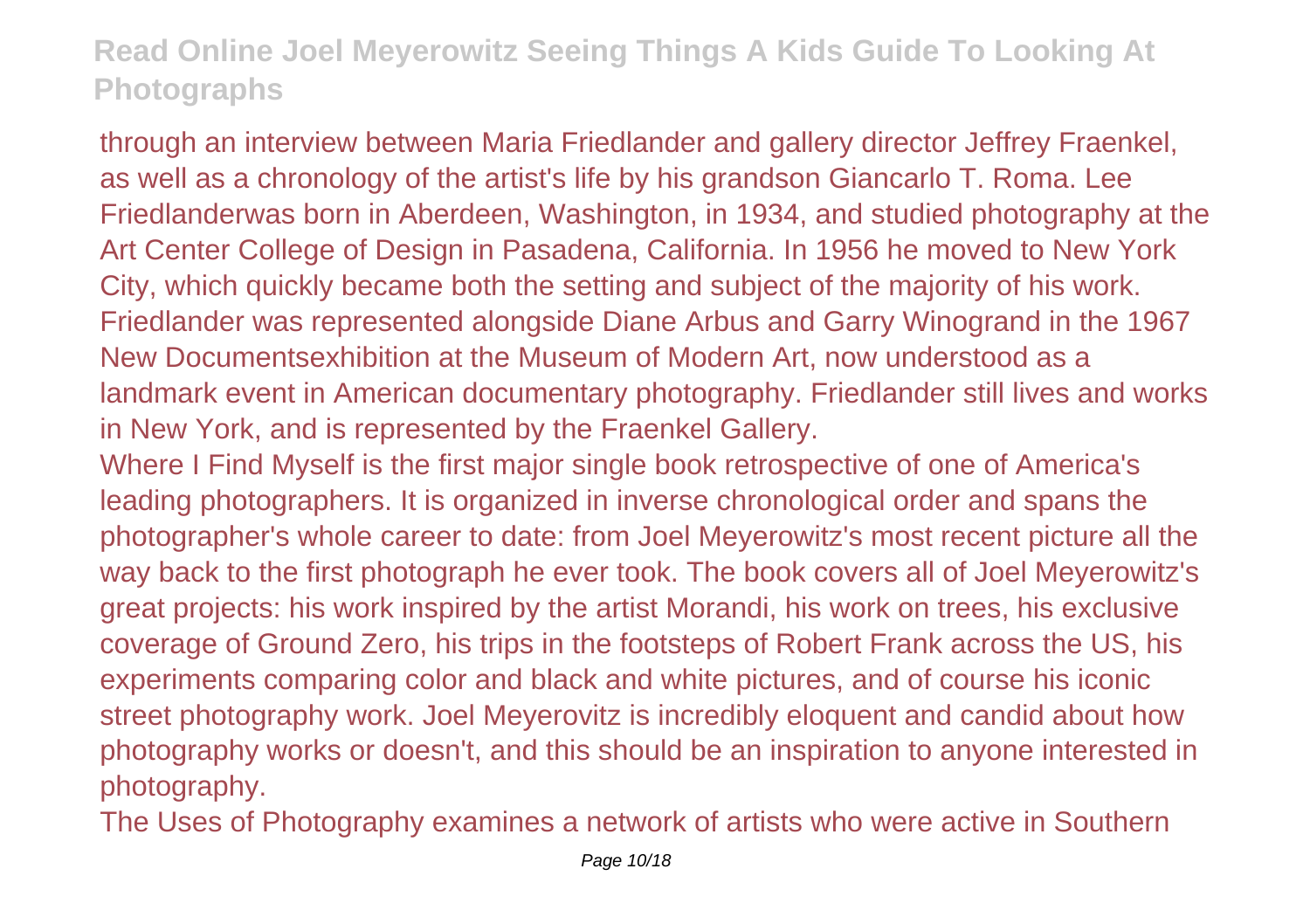California between the late 1960s and early 1980s and whose experiments with photography opened the medium to a profusion of new strategies and subjects. These artists introduced urgent social issues and themes of everyday life into the seemingly neutral territory of conceptual art, through photographic works that took on hybrid forms, from books and postcards to video and text-and-image installations. Tracing a crucial history of photoconceptual practice, The Uses of Photography focuses on an artistic community that formed in and around the young University of California San Diego, founded in 1960, and its visual arts department, founded in 1967. Artists such as Eleanor Antin, Allan Kaprow, Fred Lonidier, Martha Rosler, Allan Sekula, and Carrie Mae Weems employed photography and its expanded forms as a means to dismantle modernist autonomy, to contest notions of photographic truth, and to engage in political critique. The work of these artists shaped emergent accounts of postmodernism in the visual arts and their influence is felt throughout the global contemporary art world today. Contributors include David Antin, Pamela M. Lee, Judith Rodenbeck, and Benjamin J. Young. Published in association with the Museum of Contemporary Art San Diego. Exhibition dates: Museum of Contemporary Art San Diego: September 24, 2016ÐJanuary 2, 2017

The first book on master photographer Ernst Haas's work dedicated to both his classic and newly discovered New York City color photographs of the 1950s and 60s. Ernst Haas's color works reveal the photographer's remarkable genius and remind us on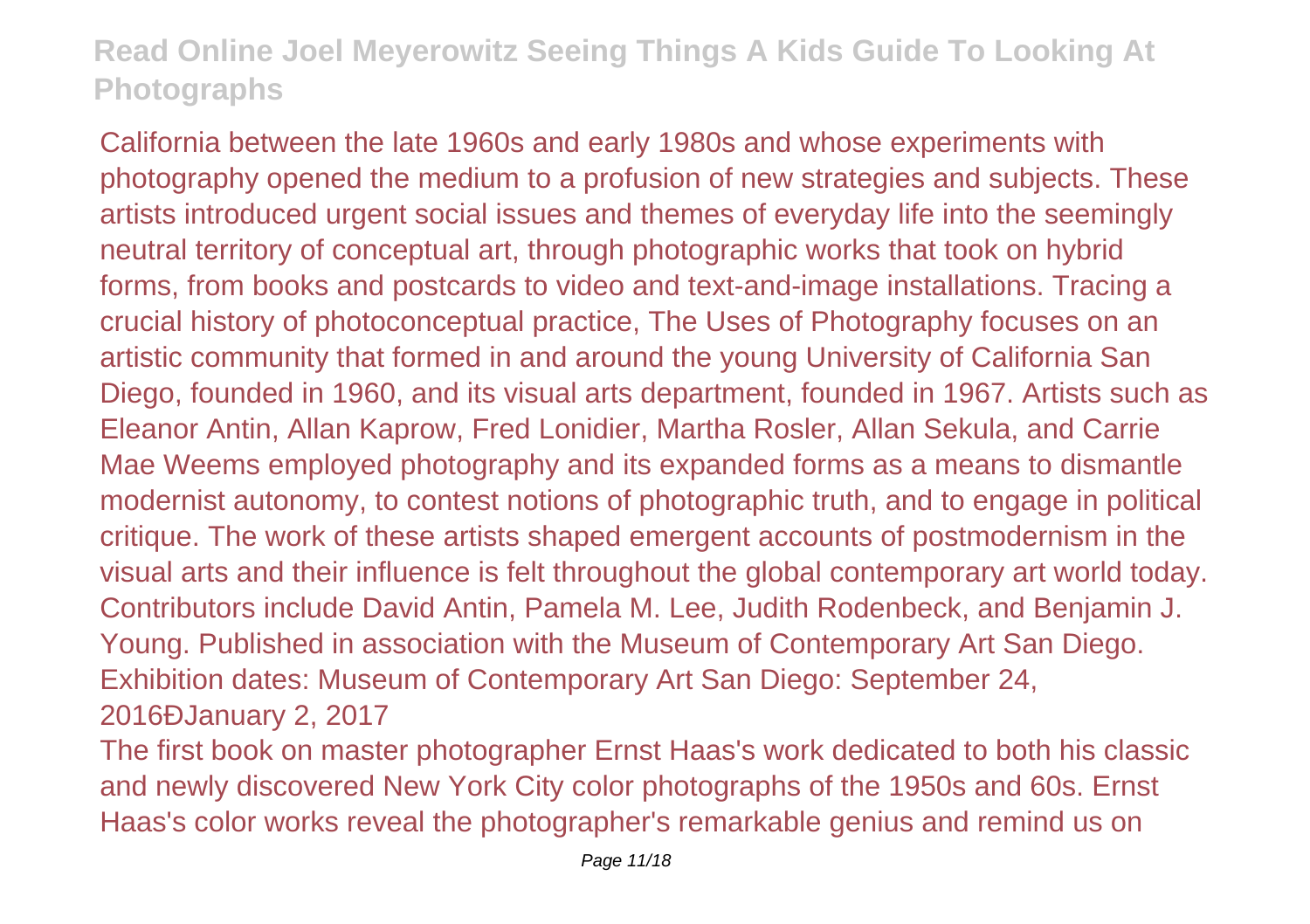every page why we love New York. When Haas moved from Vienna to New York City in 1951, he left behind a war-torn continent and a career producing black-and-white images. For Haas, the new medium of color photography was the only way to capture a city pulsing with energy and humanity. These images demonstrate Haas's tremendous virtuosity and confidence with Kodachrome film and the technical challenges of color printing. Unparalleled in their depth and richness of color, brimming with lyricism and dramatic tension, these images reveal a photographer at the height of his career. Tod Papageorge: Dr. Blankman ?s New York documents a brief but critical moment in the photographer's early career, the two years Papageorge shot in color in New York in the late 1960s. Black-and-white photography was still the "serious" medium, and color reserved for commercial applications; Papageorge--25 years old and newly arrived in New York City--was encouraged by his fellow photographers to seek paying magazine work by developing a body of work in color. In some ways it was a failed experiment: Papageorge mostly approached color in the same way as he approached black and white, except that he also began to intuitively produce still-life pictures with little commercial appeal, spotlighting canned hams in shop windows and political posters. But color offered Papageorge the opportunity to work in a new medium at a time of great social, political and cultural change. "I'd like to think that, in Dr. Blankman ?s New York, you'll find a persuasive account of what it meant for me to be free with a Leica in the streets of my newly adopted home of Manhattan," writes Papageorge, "a record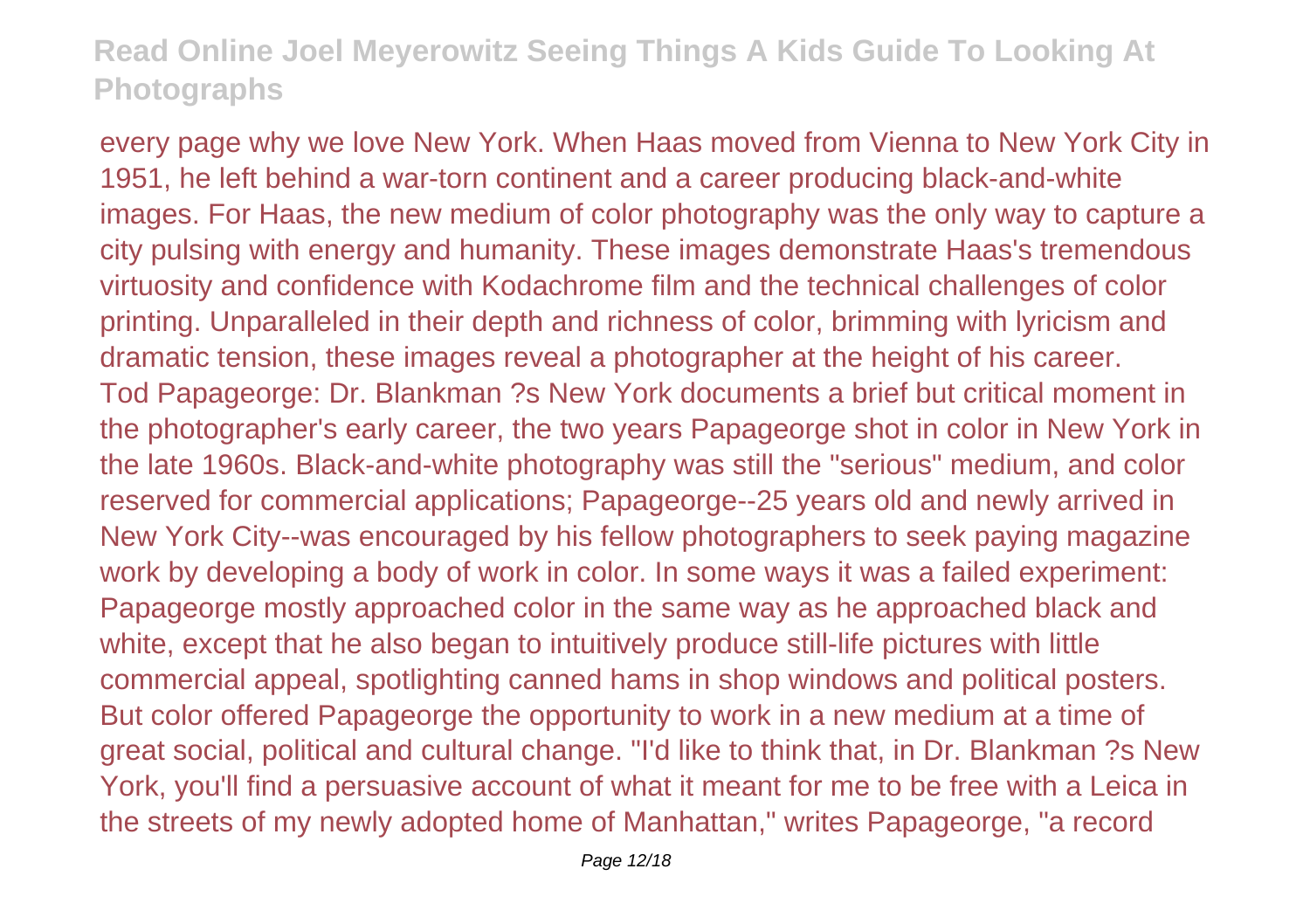drawn with Kodachrome film and its rich, saturated colors." Tod Papageorge (born 1940) picked up photography for the first time as a student at the University of New Hampshire. He is the recipient of two Guggenheim Fellowships and two National Endowment for the Arts Fellowships. From 1979 to 2013 Papageorge served as Yale University's Walker Evans Professor of Photography and Director of Graduate Study in Photography.

Aimed at children between the ages of eight and twelve, "Seeing Things" is a wonderful introduction to photography that asks how photographers transform ordinary things into meaningful moments. In this book, acclaimed and beloved photographer Joel Meyerowitz takes readers on a journey through the power and magic of photography: its abilities to freeze time, tell a story, combine several layers into one frame and record life's fleeting and beautiful moments. The book features the work of masters such as William Eggleston, Mary Ellen Mark, Helen Levitt and Walker Evans, among many others. Each picture is accompanied by a short commentary, encouraging readers to look closely and use their imagination to understand key ideas in photography such as light, gesture, composition-and, ultimately, how there is wonder all around us when viewed through the lens. Joel Meyerowitz (born 1938) is an award-winning photographer whose work has appeared in over 350 exhibitions in museums and galleries around the world. He is a two-time Guggenheim Fellow, a recipient of both National Endowment for the Arts and National Endowment for the Humanities awards and a recipient of the Deutscher Fotobuchpreis. He has published over 15 books and divides his time between New York and Italy.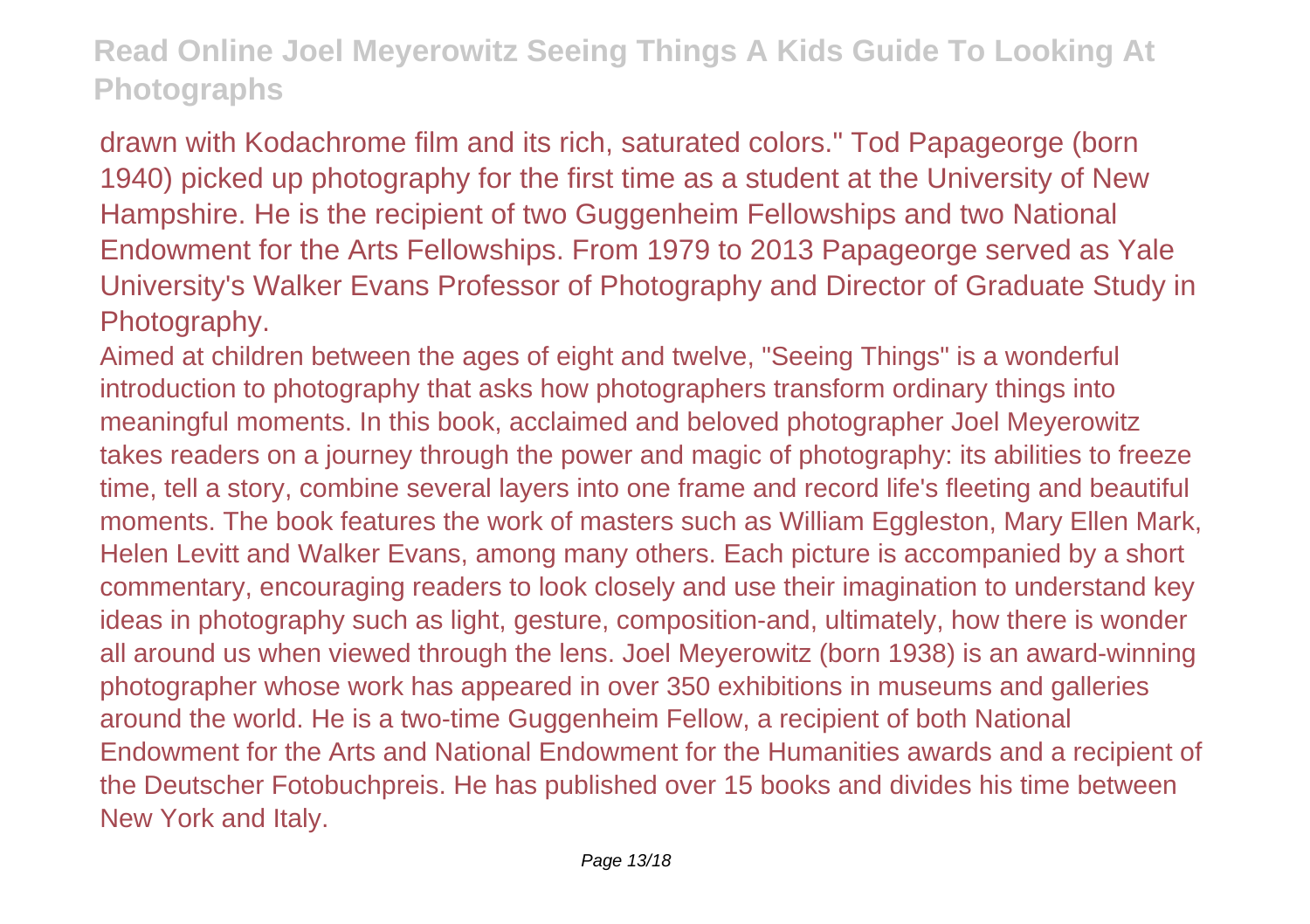#### A child friendly guide to the essentials of photography.

An interview with the photographer accompanies photographs of locations in Provincetown, St. Louis, and Atlanta

Published in a limited edition of 25 copies, this elegant boxed volume presents Joel Meyerowitz' masterful color photographs of Cézanne's Atelier and the objects, and includes a photograph signed and numbered by the artist. Some years ago, Meyerowitz visited Cézanne's studio in Provence, and experienced a flash of understanding about his art. Cézanne had painted the walls a dark gray, mixing the color himself. Consequently, every object in the studio seemed to be absorbed into the gray of the background. Meyerowitz saw how Cézanne thus flattened perspective. He decided to take each of the objects in the studio and view them against the gray wall. He then arranged them in rows, and made a photographic grid of five rows with five objects on each row. These photographs are at once marvelous photographic still lifes and an incredible revelation of Cézanne's methods.

This archive of pictures is the only existing photographic record of Ground Zero after the attacks on the World Trade Center on September 11th 2001. Fenced off and classified as a crime scene, the area was closed to all photographers, and only scant information was available about the activities in the guarded enclosure that became known as "the forbidden city." Through sheer persistence involving almost daily acts of resourcefulness and defiance, Joel Meyerowitz became the sole photographer to have continued access to the site and describe its transformation over the next nine months from a place of total devastation to cleared bedrock. Published to coincide with the fifth anniversary of the World Trade Center attacks, this book serves not only as an elegy to the thousands who lost their lives, but also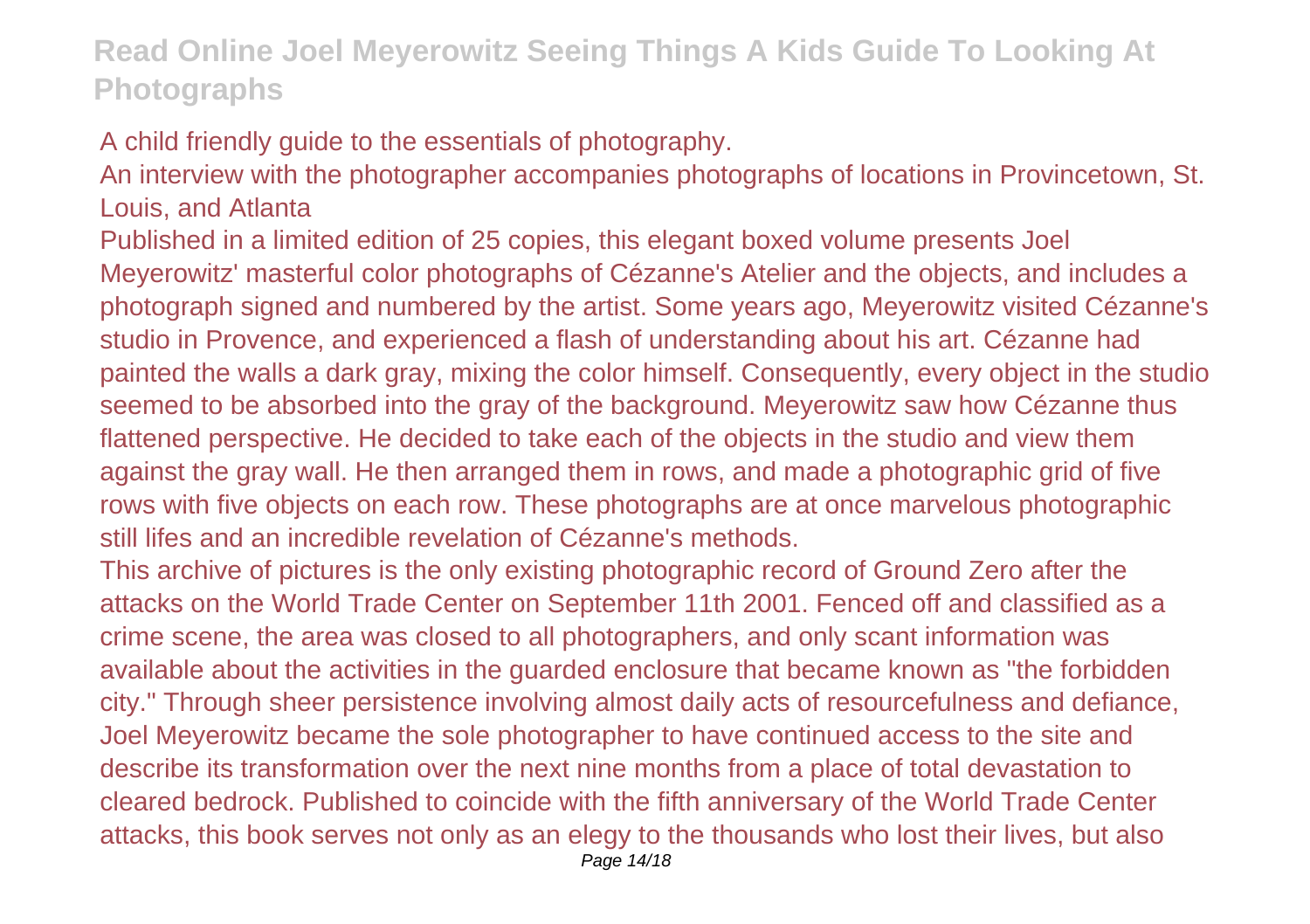celebrates the tireless effort and bravery of the thousands of police officers, fire fighters, construction workers, engineers, and volunteers who assisted in the clean-up process. Discovering Great Artists is a creative collection of easy art-appreciation activities for children. Kids will find 110 amazingly fun and unique projects to experience the styles and techniques of the great masters from the Renaissance to the present. A brief biography of each artist is included with each fully illustrated, child-tested art activity that introduces the featured painting. Artists include painters, sculptors, photographers and more.

Compiled by Magnum photojournalist Susan Meiselas, Eyes Open is a sourcebook of photography ideas for kids--to engage with the world through the camera. Twenty-three enticing projects help inspire a process of discovery and new ways of telling stories and animating ideas. Eyes Open features photographs by young people from around the globe, as well as work by professional artists that demonstrates how a simple idea can be expanded. Playful and meaningful, this book is for young would-be photographers and those interested in expressing themselves creatively.

Gathers color photographs of summer landscapes and people relaxing at the beach and in their yards

"This Equals That ... takes viewers on a whimsical journey, while introducing them to the fundamentals of visual literacy and teaching them associative thinking"-- Aperture learning guide.

In this book, the authors explore and discuss the development of one of the most interesting and dynamic of photographic genres. Hailed as a landmark work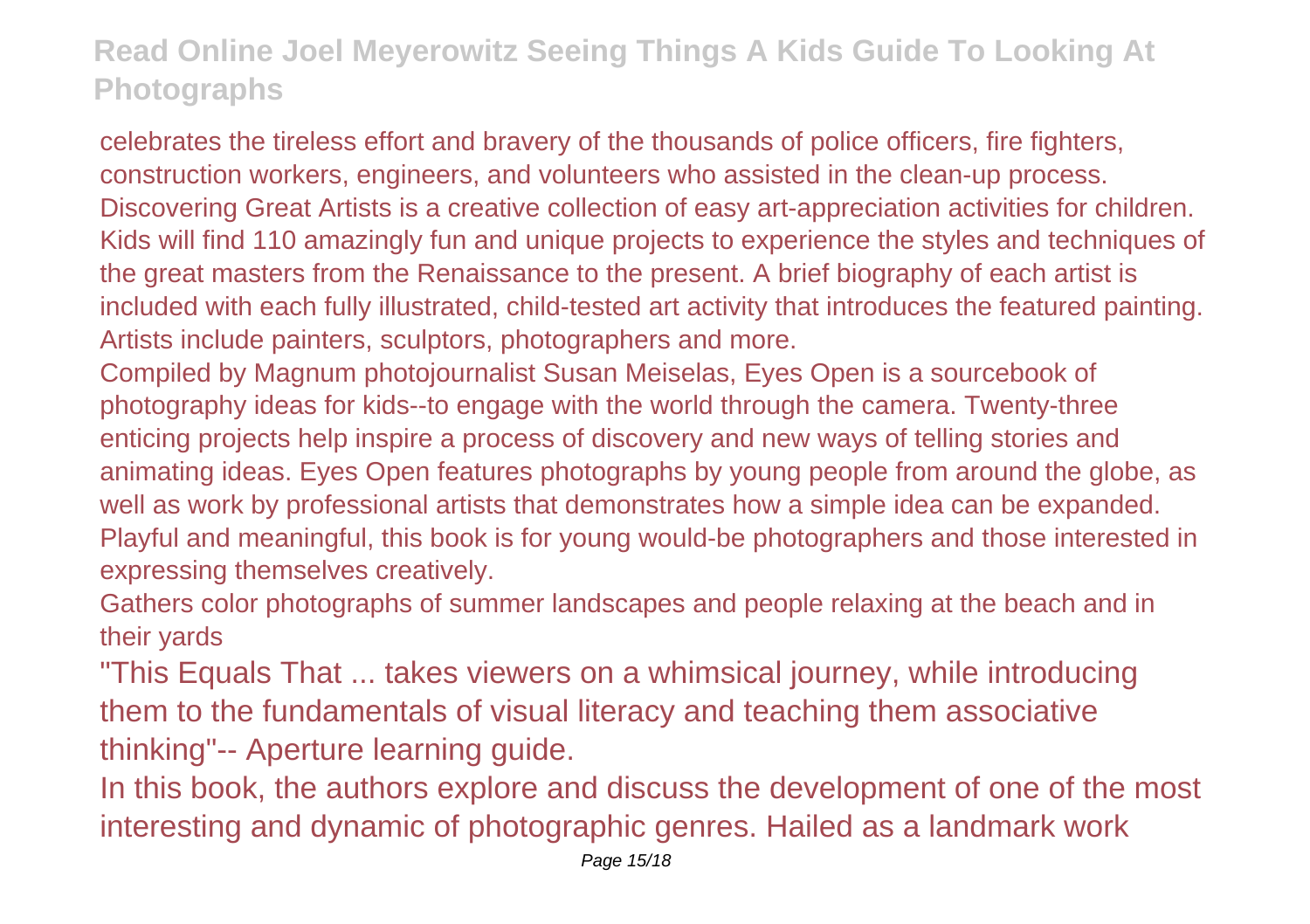when it was first published in 1994, Bystander is widely regarded by street photographers as the "bible" of street photography. It covers an incredible array of talent, from the unknowns of the late 19th century to the acknowledged masters of the 20th, such as Atget, Stieglitz, Strand, Cartier-Bresson, Brassai, Kertesz, Frank, Arbus, Winogrand, and Levitt to name just a few. In this new and fully revised edition, the story of street photography is brought up to date with a re-evaluation of some historical material, the inclusion of more contemporary photographers, and a discussion of the ongoing rise of digital photography. From a cuneiform tablet to a Chicago prison, from the depths of the cosmos to the text on our T-shirts, art historian and journalist Lawrence Weschler finds strange connections wherever he looks. The farther one travels (through geography, through art, through science, through time), the more everything seems to converge -- at least, it does through Weschler's giddy, brilliant eyes. Weschler combines his keen insights into art (both contemporary and Renaissance), his years of experience as a chronicler of the fall of Communism, and his triumphs and failures as the father of a teenage girl into a series of essays that are sure to illuminate, educate, and astound. A safe haven for the queer community and a getaway for artists, the beach town

of Provincetown, Massachusetts is a place defined by openness and tolerance. Page 16/18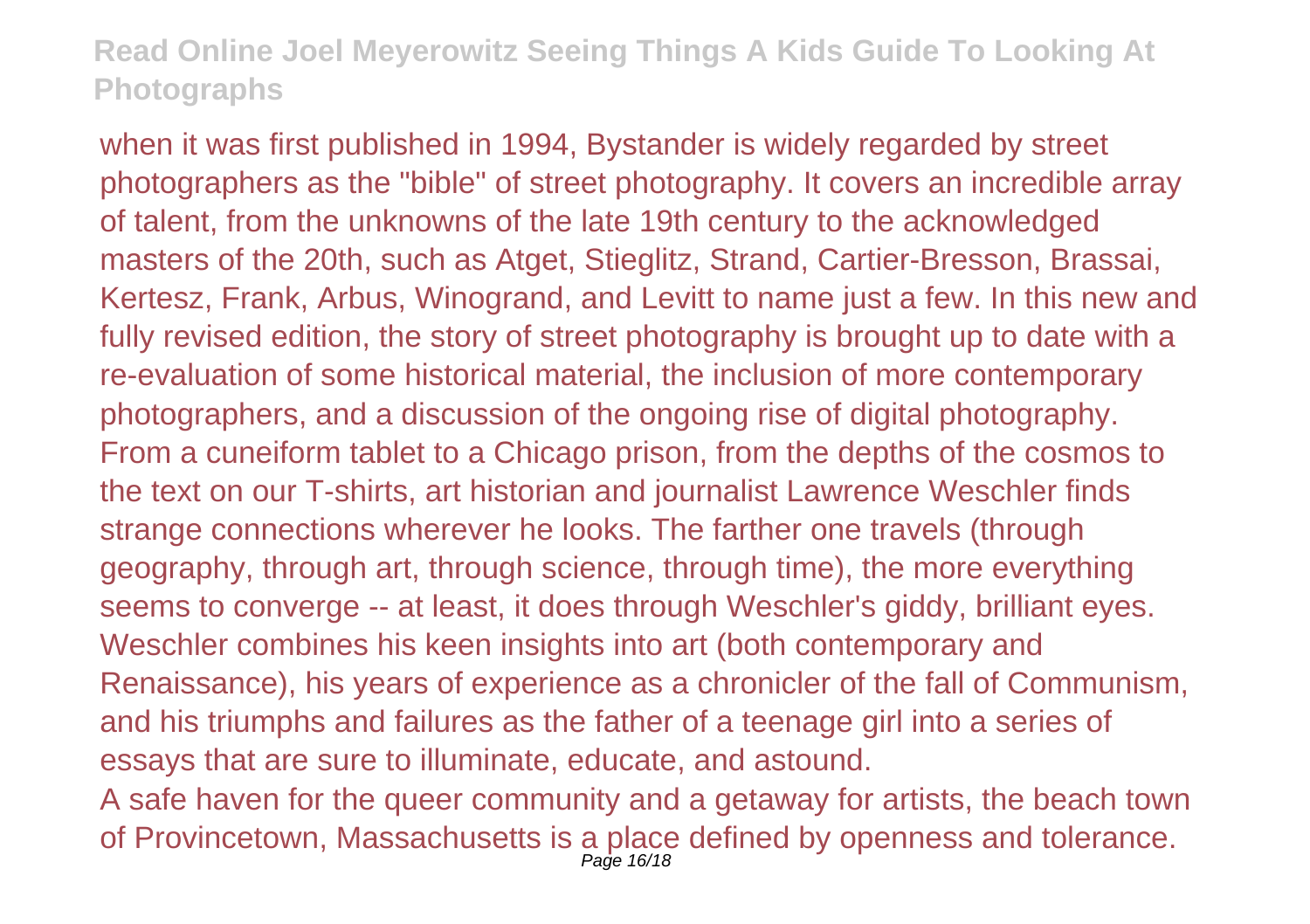Throughout the late 1970s and early '80s, Joel Meyerowitz spent his summers there, roaming the seaside with an 8-by-10 camera, making exquisite, sharply observed portraits of Provincetown's progressive community. Provincetown collects one hundred portraits, most never before published, bringing viewers into an idyllic world of self-styled individualism.

This lavishly produced edition of the exquisitely photographed and beautifully written Tuscany is an intimate portrait of an unforgettable place. The Tuscan countryside is among the most well-loved on earth, for its beauty, its natural bounty and its magnificent light. Renowned master photographer Joel Meyerowitz and novelist/playwright Maggie Barrett have combined talents to create a loving and personal portrait of Tuscany through the seasons. Meyerowitz provides the breathtaking images; Maggie Barrett offers poetic, evocative commentary that pays loving tribute to this alluring rural world. They take you inside everyday Tuscan life and landscape and also capture the warmth of the people who live there and their profound connection to the land. The first and only career retrospective of the renowned and influential American photographer Joel Meyerowitz, one of today's masters of photography A deluxe two-volume book presented in a slipcase, featuring high quality reproductions, gatefolds and special inserts with new work Over 550 photographs, beautifully Page 17/18